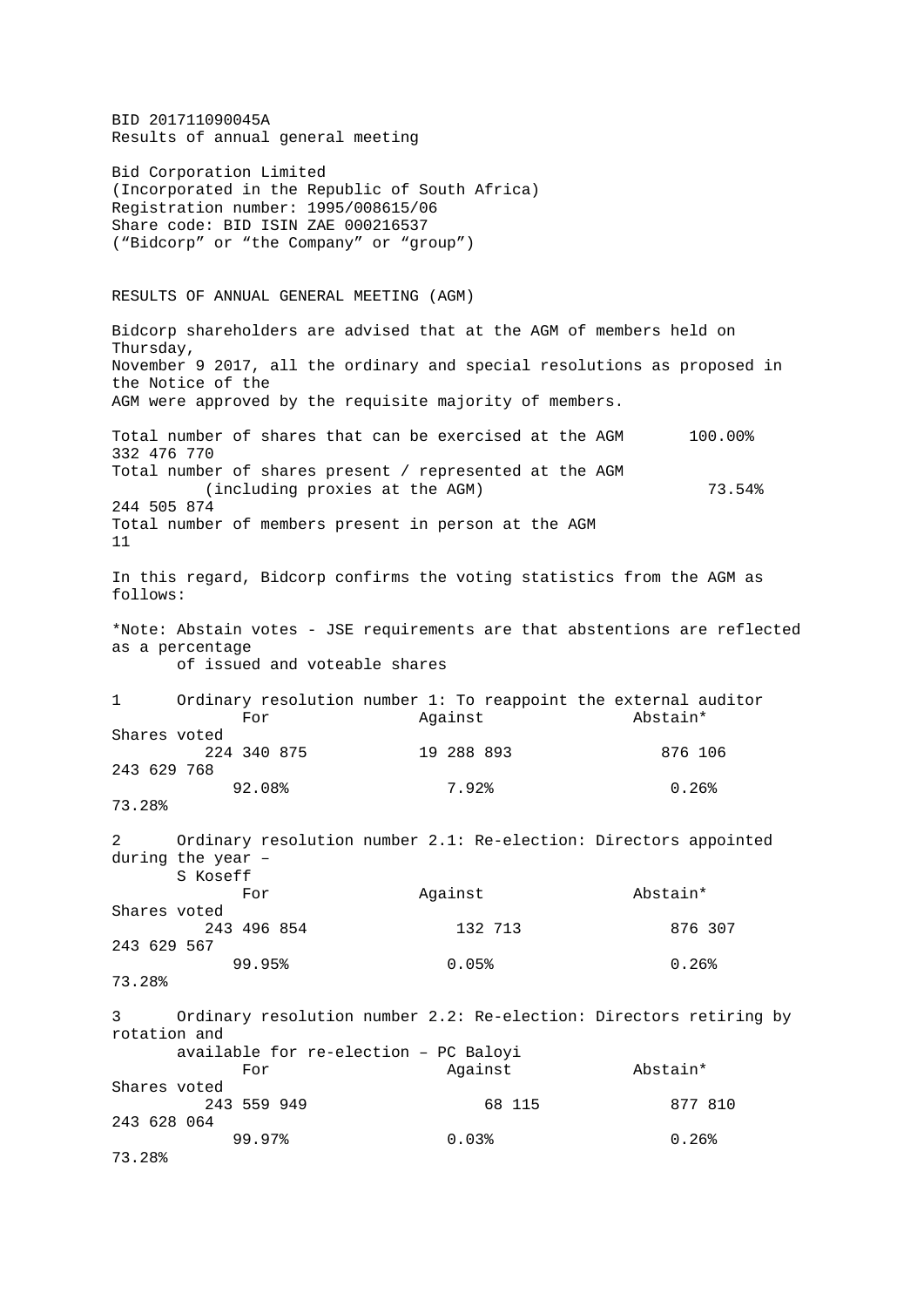4 Ordinary resolution number 2.3: Directors retiring by rotation and available for re election – H Wiseman For Against Abstain\* Shares voted 243 560 362 67 708 877 804 243 628 070  $99.97\%$  0.03% 0.26% 0.26% 73.28%<br>5 Or 5 Ordinary resolution number 3.1: Election of audit and risk committee members – PC Baloyi For Against Abstain\* Shares voted 243 558 661 69 520 877 693 243 628 181  $99.97\%$  0.03% 0.03% 0.26% 73.28% 6 Ordinary resolution number 3.2: Election of audit and risk committee members – NG Payne For Against Abstain\* Shares voted 231 095 886 9 872 755 3 537 233 240 968 641  $95.90\%$  4.10% 1.06% 72.48% 7 Ordinary resolution number 3.3: Election of audit and risk committee members – H Wiseman Against **Abstain\*** Shares voted 242 037 419 385 251 2 083 204 242 422 670  $99.84\%$  0.16% 0.16% 0.63% 72.91% 8 Ordinary resolution number 4.1: Endorsement of Remuneration Policy: "Part 1 – Remuneration Policy" – non-binding advisory vote<br>For against Abstain\* For Against Abstain\* Shares voted 229 794 948 10 968 011 3 742 915 240 762 959<br>95.44%  $95.44\%$   $4.56\%$   $1.13\%$ 72.41% 9 Ordinary resolution number 4.2: Endorsement of Remuneration Policy: "Part 2 – Implementation of remuneration policy" – non-binding advisory vote<br>For against abstain\* For Against Abstain\* Shares voted 229 788 758 10 974 108 3 743 008 240 762 866  $95.44\%$   $4.56\%$   $1.13\%$ 72.41%

10 Ordinary resolution number 5: General authority to directors to allot and issue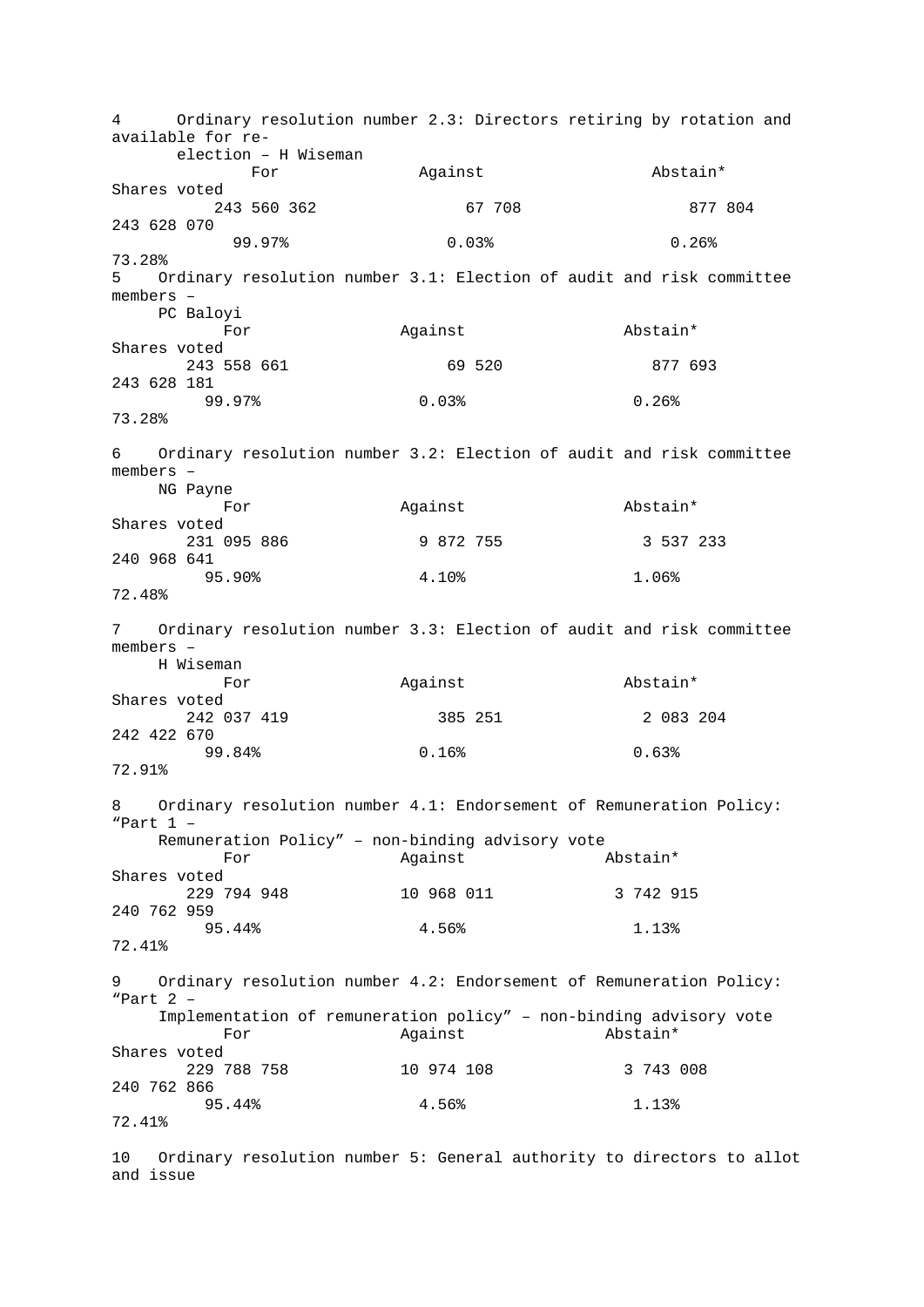authorised but unissued ordinary shares<br>For Against For Against Abstain\* Shares voted 20 930 451 879 007 243 626 867  $91.41\%$  8.59% 0.26% 73.28% 11 Ordinary resolution number 6: General authority to issue shares for cash For Against Abstain\* Shares voted 222 595 636 21 031 003 879 235 243 626 639  $91.37\%$  8.63% 0.26% 73.28% 12 Ordinary resolution number 7: Payment of dividend by way of pro rata reduction of stated capital<br>For For Against Abstain\* Shares voted 240 704 873 2 931 282 872 719 243 636 155  $98.80\%$  1.20% 1.20% 0.26% 73.28% 13 Ordinary resolution number 8: Creation and Issue of convertible debentures For Against Abstain\* Shares voted 227 517 817 13 212 998 3 778 059 240 730 815  $94.51\%$  5.49% 1.14% 72.41% 14 Ordinary resolution number 9: Directors' authority to implement special and ordinary resolutions Against Abstain\* Shares voted 240 839 886 8 533 3 657 455 240 848 419  $100.00$ %  $0.00$ % 1.10 72.44% 15 Special resolution number 1: General authority to acquire (repurchase) shares Against **Abstain**\* Shares voted 242 145 250 1 373 232 987 392 243 518 482  $99.44\%$  0.56% 0.30% 73.24% 16 Special resolution number 2: Approval of non-executive directors' remuneration – 2017/2018 For Against Abstain\* Shares voted 240 587 325 3 036 142 882 407 243 623 467